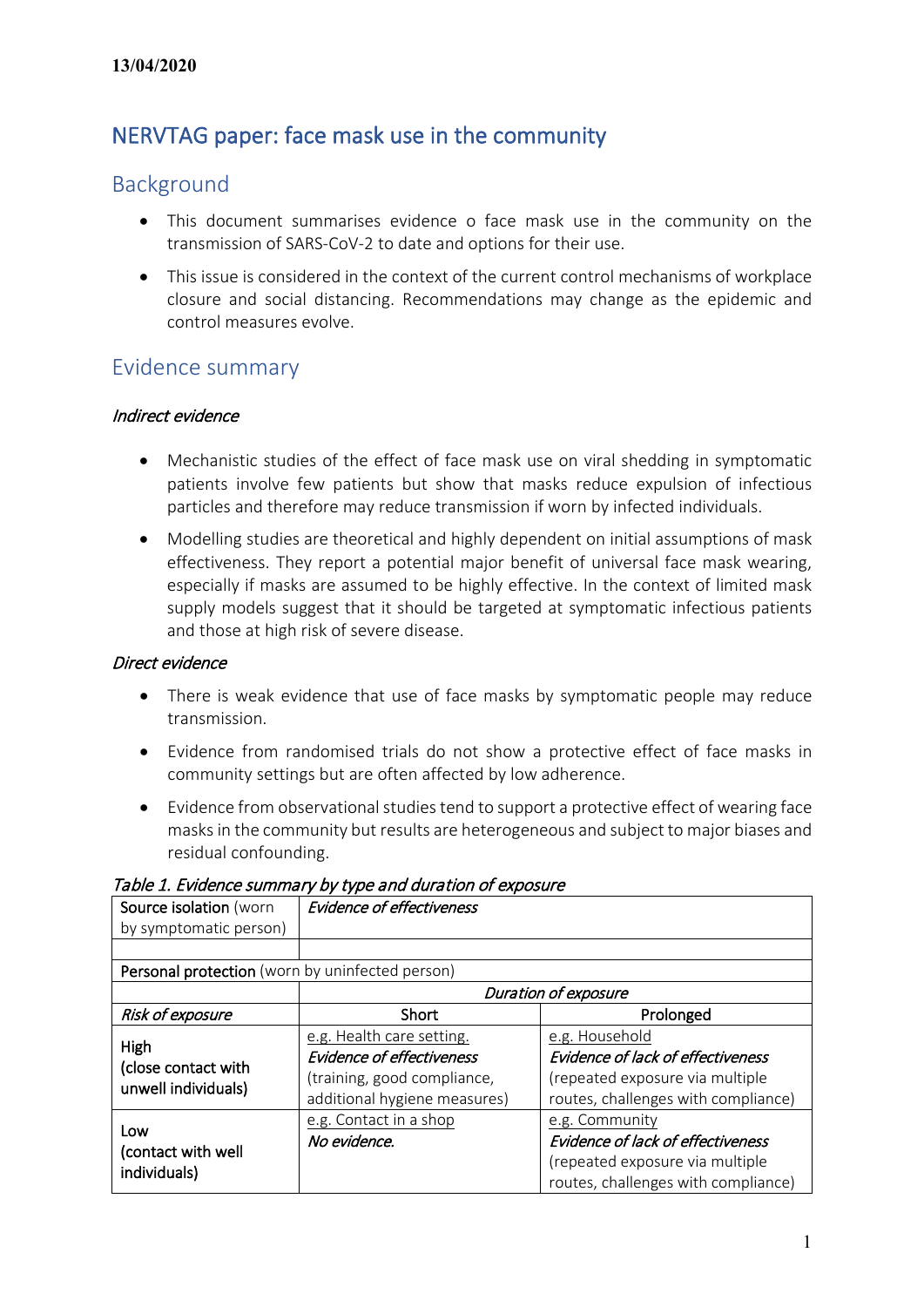## Additional considerations for COVID-19

- In the COVID-19 pandemic, symptomatic individuals should be self-isolating rather than wearing masks in public.
- Recent estimates suggest that up to 40% infectiousness may occur prior to illness onset  $1.$  However, the effect of face masks for source control in asymptomatic individuals is unknown.
- Compliance with mask use may be better in this pandemic than in influenza studies.

### Options

### Table 2. Policy options

| Policy option                                                                                                              | Pros                                                                                                                                                                 | Cons                                                                                                                                                                                                                            | Level of support   |
|----------------------------------------------------------------------------------------------------------------------------|----------------------------------------------------------------------------------------------------------------------------------------------------------------------|---------------------------------------------------------------------------------------------------------------------------------------------------------------------------------------------------------------------------------|--------------------|
| Face masks for the<br>unwell                                                                                               | Evidence of effectiveness                                                                                                                                            | These people should be self-<br>isolating.                                                                                                                                                                                      | Recommended        |
| Face masks for<br>household members of<br>the unwell.                                                                      | May provide a small<br>incremental increase in<br>protection if compliance<br>is good, combined with<br>other hygiene measures,<br>and is implemented<br>early.      | Evidence of lack of<br>effectiveness in RCTs.                                                                                                                                                                                   | Permissive         |
| Universal face masks in<br>the community.                                                                                  | Given possibility of<br>significant pre-<br>symptomatic<br>transmission, may<br>provide a very small<br>incremental increase in<br>protection.                       | Evidence of lack of<br>effectiveness.<br>May result in decreased<br>compliance with social<br>distancing, hand hygiene etc.<br>Unlikely to have a significant<br>impact whilst social<br>distancing in force.<br>Supply issues. | Not<br>recommended |
| Face masks in the<br>community for all<br>individuals only during<br>short periods of<br>unavoidable close<br>contact.     | Given possibility of<br>significant pre-<br>symptomatic<br>transmission, may<br>provide a small<br>incremental increase in<br>protection.                            | Evidence of effectiveness not<br>available.<br>May result in decreased<br>compliance with social<br>distancing, hand hygiene etc.<br>Supply issues.                                                                             | Permissive         |
| Face masks in the<br>community only for<br>vulnerable individuals<br>for short periods of<br>unavoidable close<br>contact. | Given possibility of<br>significant pre-<br>symptomatic<br>transmission, may<br>provide a small<br>incremental increase in<br>protection for most at-<br>risk group. | Evidence of effectiveness not<br>available.<br>May result in decreased<br>compliance with social<br>distancing, hand hygiene etc.                                                                                               | Recommended        |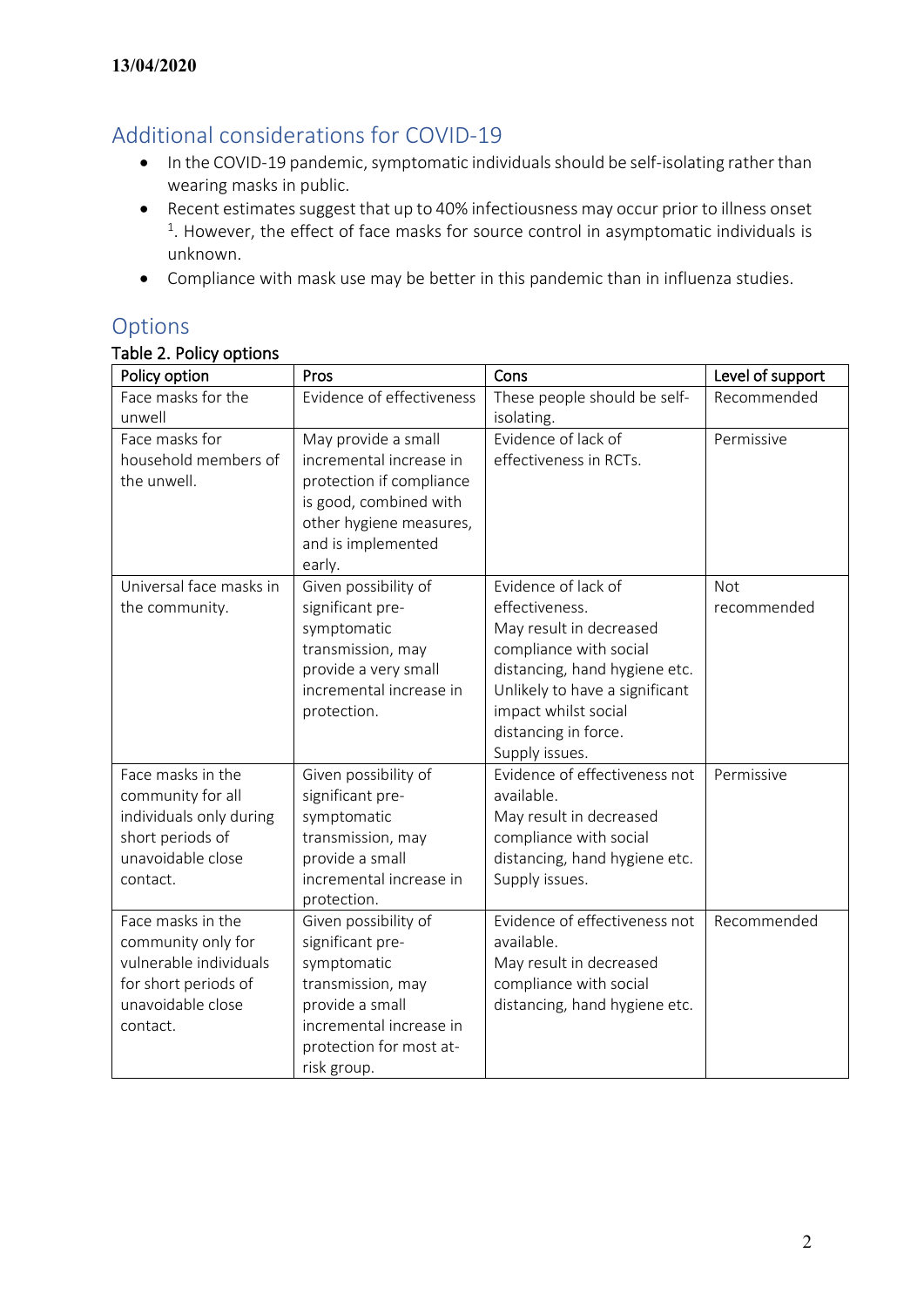## Fuller evidence review

# Table 3. Recent publications

| Reviews and meta-analyses                                                                                                                                              |                                                  |                                                                                                                                                                                                                                                                                                                                                                                                                                                                                                                                                                                                                                                                                                                                                                                                                                                                                                                                                                                                                            |                                                                                                                                                                                                                                                                                                                                                                                                                                                                                                                                                                          |
|------------------------------------------------------------------------------------------------------------------------------------------------------------------------|--------------------------------------------------|----------------------------------------------------------------------------------------------------------------------------------------------------------------------------------------------------------------------------------------------------------------------------------------------------------------------------------------------------------------------------------------------------------------------------------------------------------------------------------------------------------------------------------------------------------------------------------------------------------------------------------------------------------------------------------------------------------------------------------------------------------------------------------------------------------------------------------------------------------------------------------------------------------------------------------------------------------------------------------------------------------------------------|--------------------------------------------------------------------------------------------------------------------------------------------------------------------------------------------------------------------------------------------------------------------------------------------------------------------------------------------------------------------------------------------------------------------------------------------------------------------------------------------------------------------------------------------------------------------------|
| Article                                                                                                                                                                | Inclusion                                        | Result                                                                                                                                                                                                                                                                                                                                                                                                                                                                                                                                                                                                                                                                                                                                                                                                                                                                                                                                                                                                                     | Author's Conclusion                                                                                                                                                                                                                                                                                                                                                                                                                                                                                                                                                      |
| Xiao et al.<br>Nonpharmaceutical<br>Measures for Pandemic<br>Influenza in Nonhealthcare<br>Settings-Personal Protective<br>and Environmental<br>Measures. <sup>2</sup> | 10 RCts                                          | no significant reduction in influenza transmission with the use of face<br>masks<br>(RR 0.78, 95% CI 0.51–1.20; $l^2$ = 30%, p = 0.25)                                                                                                                                                                                                                                                                                                                                                                                                                                                                                                                                                                                                                                                                                                                                                                                                                                                                                     | We did not find evidence that surgical-type<br>face masks are effective in reducing<br>laboratory-confirmed<br>influenza<br>transmission, either when worn by infected<br>persons (source control) or by persons in<br>the general community to reduce their<br>susceptibility                                                                                                                                                                                                                                                                                           |
| Brainhard et al. Facemasks<br>and similar barriers to<br>prevent respiratory illness<br>such as COVID-19: A rapid<br>systematic review. <sup>3</sup>                   | eligible<br>studies<br>31<br>(including 12 RCTs) | Meta analyses of RCT evidence showed wearing a facemask may very<br>slightly reduce the odds of developing ILI/respiratory symptoms, by<br>around 6% (OR 0.94, 95% CI 0.75 to 1.19. (based on data from 3<br>RCTs) although the effect was not statistically significant. Wearing of<br>a face mask by both infected people and their contacts may reduce<br>ILI by 16% but the result was non-significant. Wearing of a mask by<br>an exposed person alone reduced risk by 7% but the result was not<br>significant.<br>Evidence across six cohort studies showed a non -significant<br>protective effect. This was mainly driven by one outlier study with<br>the other five studies showing no evidence of protection.<br>Evidence across case control studies and cross-sectional studies was<br>inconsistent although overall they suggested a significant protective<br>effect but had a high risk of bias.<br>Meta-analyses by setting showed significant effects in healthcare<br>settings but not other settings. | Wearing facemasks can be very slightly<br>protective against primary infection from<br>casual community contact and modestly<br>protective against household infections<br>when both infected and<br>uninfected<br>members wear facemasks.<br>The evidence is not sufficiently strong to<br>support widespread use of facemasks as a<br>protective measure against COVID-19.<br>However, there is enough evidence to<br>support the use of facemasks for short<br>periods of time by particularly vulnerable<br>individuals when in transient higher risk<br>situations. |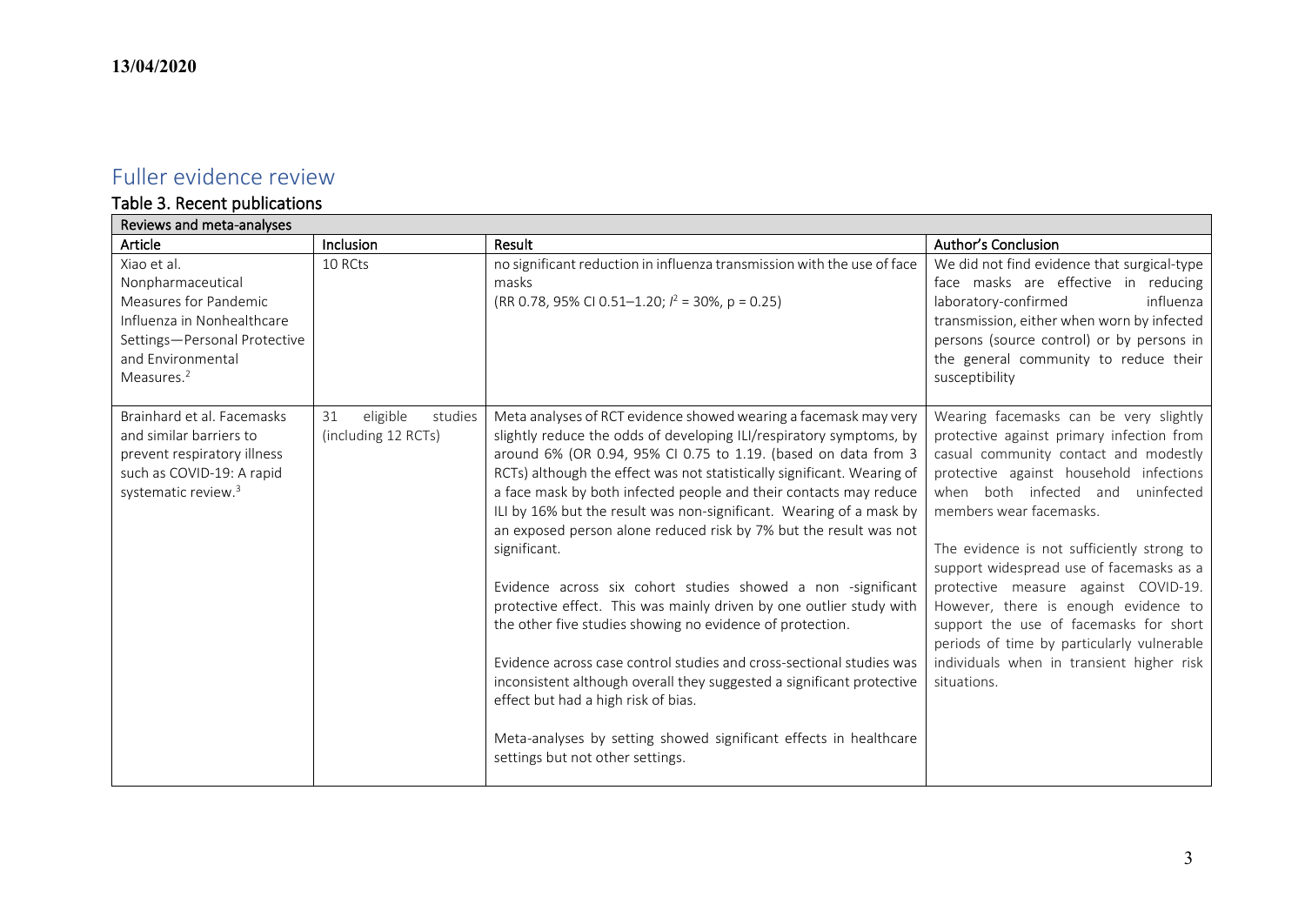|                                                                                                                                                                                                                                        |                                                                                                                                    | Meta-analyses by whether the mask was worn by the well person, ill<br>person or both showed a non significant protective effect if the mask<br>was worn by both.                                                                                                                                                                                                                                                                                                                                                                                                                                                                                                                            |                                                                                                                                                                 |
|----------------------------------------------------------------------------------------------------------------------------------------------------------------------------------------------------------------------------------------|------------------------------------------------------------------------------------------------------------------------------------|---------------------------------------------------------------------------------------------------------------------------------------------------------------------------------------------------------------------------------------------------------------------------------------------------------------------------------------------------------------------------------------------------------------------------------------------------------------------------------------------------------------------------------------------------------------------------------------------------------------------------------------------------------------------------------------------|-----------------------------------------------------------------------------------------------------------------------------------------------------------------|
|                                                                                                                                                                                                                                        |                                                                                                                                    | Metaanalyses of household studies whether the mask wearing was<br>initiated within 36 hours of index case symptoms showed no<br>significant protective effect.                                                                                                                                                                                                                                                                                                                                                                                                                                                                                                                              |                                                                                                                                                                 |
| Jefferson et al.<br>Physical<br>interventions<br>to<br>interrupt or reduce the spread<br>of respiratory viruses. Part 1 -<br>Face masks, eye protection and<br>person distancing: systematic<br>review and meta-analysis. <sup>4</sup> | 15 randomised<br>trials<br>investigating the effect<br>of masks (14 trials) in<br>healthcare workers and<br>the general population | Compared to no masks there was no reduction of influenza-like<br>illness (ILI) cases (Risk Ratio 0.93, 95%CI 0.83 to 1.05) or influenza<br>(Risk Ratio 0.84, 95%Cl 0.61-1.17) for masks in the general<br>population, nor in healthcare workers (Risk Ratio 0.37, 95%CI 0.05 to<br>2.50)                                                                                                                                                                                                                                                                                                                                                                                                    | There was insufficient evidence to provide<br>a recommendation on the use of facial<br>barriers without other measures.                                         |
| Liang et al. Efficacy of face<br>mask<br>in<br>preventing<br>virus<br>respiratory<br>transmission: a systematic<br>review and meta-analysis. <sup>5</sup>                                                                              | 21 studies                                                                                                                         | Use of masks by healthcare workers (HCWs) and non-healthcare<br>workers (Non-HCWs) can reduce the risk of respiratory virus<br>infection by 80% (OR = 0.20, 95% CI = 0.11-0.37) and 47% (OR = 0.53,<br>$95\%$ CI = 0.36-0.79).                                                                                                                                                                                                                                                                                                                                                                                                                                                              | Masks worn by non-infected people can<br>effectively prevent the spread of<br>respiratory viruses and reduce the overall<br>risk of respiratory virus infection |
| Mechanistic data                                                                                                                                                                                                                       |                                                                                                                                    |                                                                                                                                                                                                                                                                                                                                                                                                                                                                                                                                                                                                                                                                                             |                                                                                                                                                                 |
| Leung et al. Respiratory virus<br>shedding in exhaled breath<br>and efficacy of face masks. <sup>6</sup>                                                                                                                               | Effect on mask wearing<br>and virus detection in<br>exhaled breath                                                                 | Viral RNA was identified from respiratory droplets and aerosols<br>produced by symptomatic patients over a 30 minute period who<br>were randomised to measurement with or without face mask use.<br>Most patients coughed repeatedly during this period. Surgical Face<br>mask use led to significant reductions in the likelihood of identifying<br>seasonal coronavirus in exhaled aerosols 4/10 without mask and<br>0/11 with mask p=0.04. No significant difference was seen for<br>droplets. For influenza, face masks reduced identification of virus in<br>respiratory droplets (6/23 vs 1/27 p= 0.04) but not in aerosols. For<br>rhinovirus there were no significant differences. | Surgical face masks could<br>prevent<br>transmission of human coronaviruses and<br>influenza viruses from symptomatic<br>individuals.                           |
|                                                                                                                                                                                                                                        |                                                                                                                                    | Influenza - respiratory droplets 6/23 vs 1/27 patients. and ,<br>including 30%, 26% and 28% of respiratory droplets and 40%, 35%                                                                                                                                                                                                                                                                                                                                                                                                                                                                                                                                                            |                                                                                                                                                                 |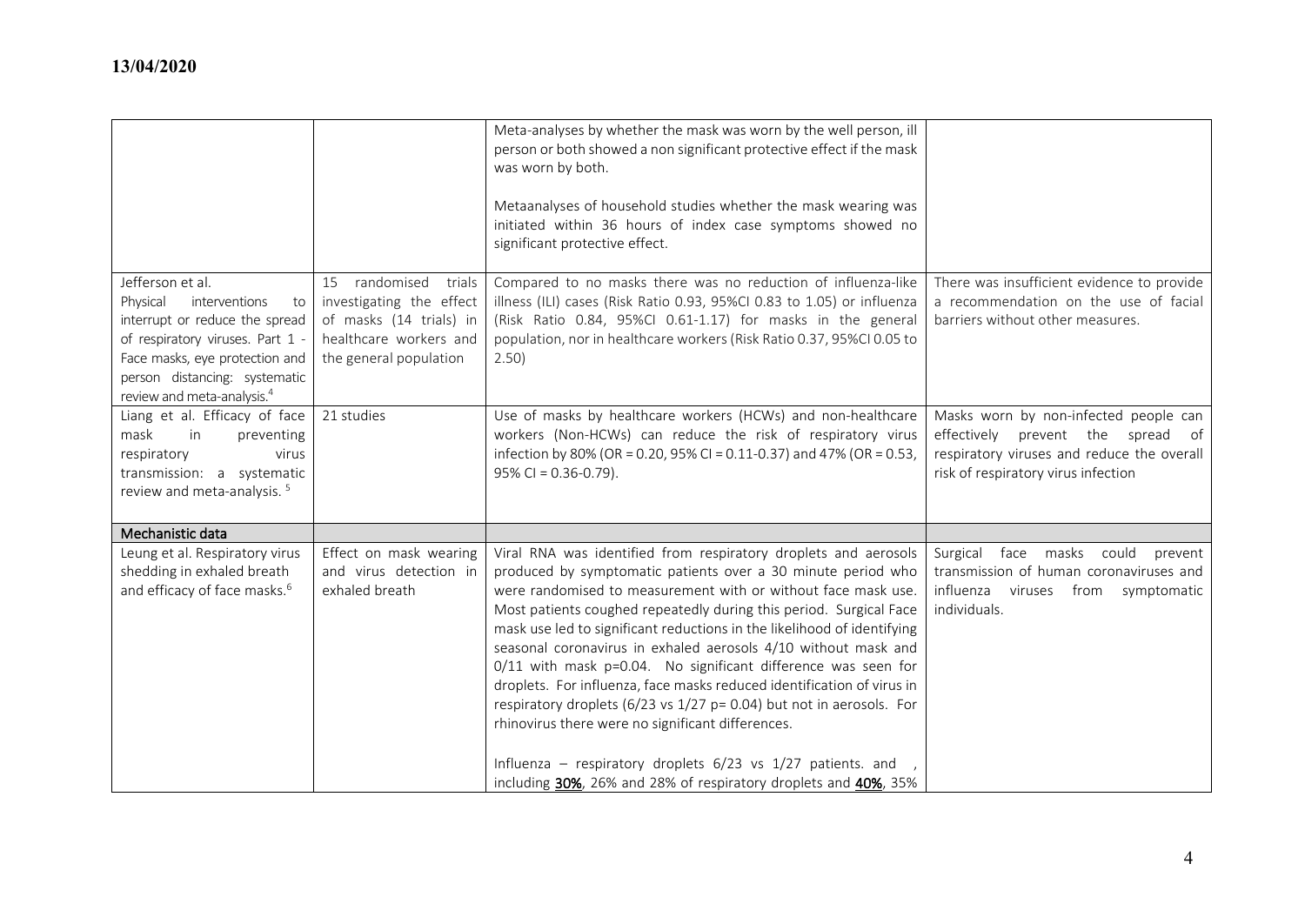|                                                                                                                                                                                                                                                         |                  | and 56% of aerosols collected while not wearing a face mask, from                                                                                                                                                                                                                                                                                                                                                                                                                                                                                                                                  |                                                                                                                                                                                                          |
|---------------------------------------------------------------------------------------------------------------------------------------------------------------------------------------------------------------------------------------------------------|------------------|----------------------------------------------------------------------------------------------------------------------------------------------------------------------------------------------------------------------------------------------------------------------------------------------------------------------------------------------------------------------------------------------------------------------------------------------------------------------------------------------------------------------------------------------------------------------------------------------------|----------------------------------------------------------------------------------------------------------------------------------------------------------------------------------------------------------|
|                                                                                                                                                                                                                                                         |                  | coronavirus, influenza virus and rhino- virus-infected participants,                                                                                                                                                                                                                                                                                                                                                                                                                                                                                                                               |                                                                                                                                                                                                          |
|                                                                                                                                                                                                                                                         |                  | respectively                                                                                                                                                                                                                                                                                                                                                                                                                                                                                                                                                                                       |                                                                                                                                                                                                          |
| Mathematical models or ecological data                                                                                                                                                                                                                  |                  |                                                                                                                                                                                                                                                                                                                                                                                                                                                                                                                                                                                                    |                                                                                                                                                                                                          |
| Modelling the Effectiveness<br>of Respiratory Protective<br>Devices in Reducing Influenza<br>Outbreak <sup>7</sup><br>Face mask use in the general<br>population<br>and<br>optimal<br>resource allocation during the<br>COVID-19 pandemic. <sup>8</sup> |                  | It was found that a 50% compliance in donning the device resulted<br>in a significant (at least 50% prevalence and 20% cumulative<br>incidence) reduction in risk for fitted and unfitted N95 respirators,<br>high-filtration surgical masks, and both low-filtration and high-<br>filtration pediatric masks.<br>Assuming masks are effective at preventing infected people from<br>spreading infection and uninfected people from acquiring infection,<br>then the optimum strategy in the context of limited mask availability<br>is to use masks in vulnerable groups and those with symptoms. | Distribution of relatively ineffective masks<br>to 10% of the population could reduce<br>mortality rates by 5%.                                                                                          |
| Widespread use of face masks in<br>public may slow the spread of<br>SARS CoV-2: an ecological study.                                                                                                                                                    | Ecological study | Eight of the 49 countries with available data advocated wearing face<br>masks in public: China, Czechia, Hong Kong, Japan, Singapore, South<br>Korea, Thailand and Malaysia. In multivariate analysis controlling<br>for age of the epidemic and testing intensity face mask use was<br>negatively associated with number of diagnosed COVID-19<br>cases/inhabitant (coef. -326, 95% CI -601- -51, P=0.021).                                                                                                                                                                                       | Results "provide ecological level support<br>to the individual level studies that found<br>face mask usage to reduce<br>the<br>of<br>transmission<br>and<br>acquisition<br>respiratory viral infections. |
| Computational<br>Science<br>Research<br>Center,<br>Korea Institute of Science and<br>Technology                                                                                                                                                         |                  | The simulations suggest that social distancing, hand hygiene and face<br>mask use have an additive effect on controlling the epidemic in<br>Korea                                                                                                                                                                                                                                                                                                                                                                                                                                                  |                                                                                                                                                                                                          |
| Impact assessment of non-<br>pharmaceutical<br>interventions<br>against COVID-19 and influenza<br>in Hong Kong: an observational<br>study. <sup>10</sup>                                                                                                |                  | The study showed that reductions in COVID transmission occurred<br>following increases in a range of population behaviours including use<br>of face masks in public, social distancing, staying at home and hand<br>washing. The design did not enable the independent effects of these<br>interventions to be distinguished.                                                                                                                                                                                                                                                                      | Containment measures, social distancing<br>measures and changes in<br>population<br>behaviour have successfully<br>prevented<br>spread of COVID-19.                                                      |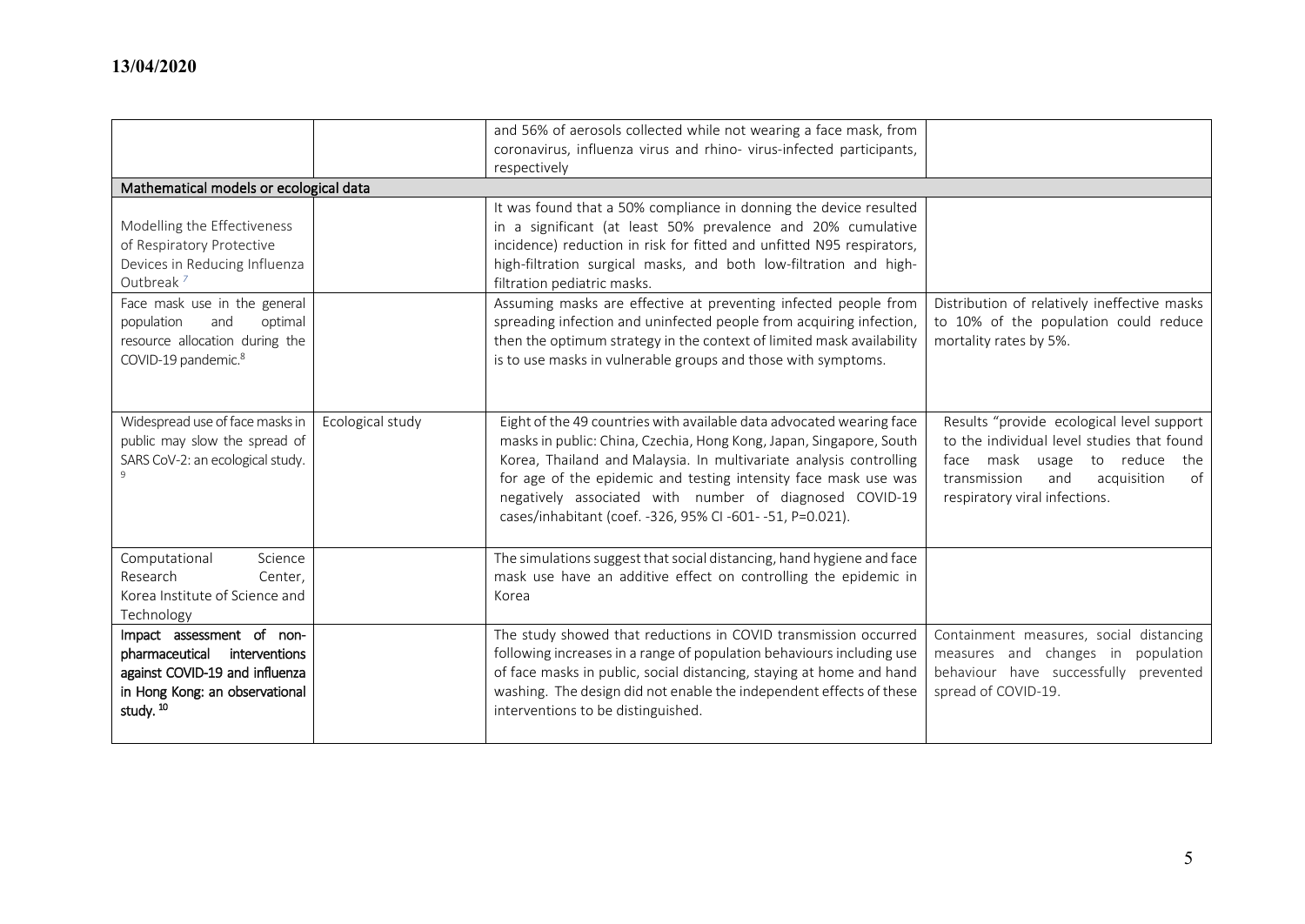## Cloth face masks

Cloth face masks are not as effective as surgical face masks.<sup>11</sup> 1607 hospital HCWs aged ≥18 years working full-time in selected high-risk wards *"The rates of all infection outcomes were highest in the cloth mask arm, with the rate of ILI statistically significantly higher in the cloth mask arm (relative risk (RR)=13.00, 95% CI 1.69 to 100.07) compared with the medical mask arm"*

## Recent commentaries and recommendations

#### Greenhalgh et al.<sup>12</sup>

*"We believe that, worn both in the home (particularly by the person showing symptoms) and also outside the home in situations where meeting others is likely (for example, shopping, public transport), they could have a substantial impact on transmission with a relatively small impact on social and economic life."*

#### Feng et al.<sup>13</sup>

*"Vulnerable populations, such as older adults and those with underlying medical conditions, should wear face masks if available. Universal use of face masks could be considered if supplies permit."*

#### WHO position

*"There is currently no evidence that wearing a mask (whether medical or other types) by healthy persons in the wider community setting, including universal community masking, can prevent them from infection with respiratory viruses, including COVID-19."*

#### US CDC advice has changed on 4<sup>th</sup> April.

*We now know from [recent studies](https://www.cdc.gov/coronavirus/2019-ncov/prevent-getting-sick/cloth-face-cover.html#studies) that a significant portion of individuals with coronavirus lack symptoms ("asymptomatic") and that even those who eventually develop symptoms ("presymptomatic") can transmit the virus to others before showing symptoms. This means that the virus can spread between people interacting in close proximity—for example, speaking, coughing, or sneezing—even if those people are not exhibiting symptoms. In light of this new evidence, CDC recommends wearing cloth face coverings in public settings where other social distancing measures are difficult to maintain (e.g., grocery stores and pharmacies)* especially *in areas of significant community-based transmission.* [https://www.cdc.gov/coronavirus/2019](https://www.cdc.gov/coronavirus/2019-ncov/prevent-getting-sick/cloth-face-cover.html) [ncov/prevent-getting-sick/cloth-face-cover.html](https://www.cdc.gov/coronavirus/2019-ncov/prevent-getting-sick/cloth-face-cover.html)

### Summary and conclusions:

1. A range of systematic reviews and meta-analyses have come to differing conclusions about the value of face masks in community settings. In general, the differing conclusions relate to whether or not the reviews combine randomised trials and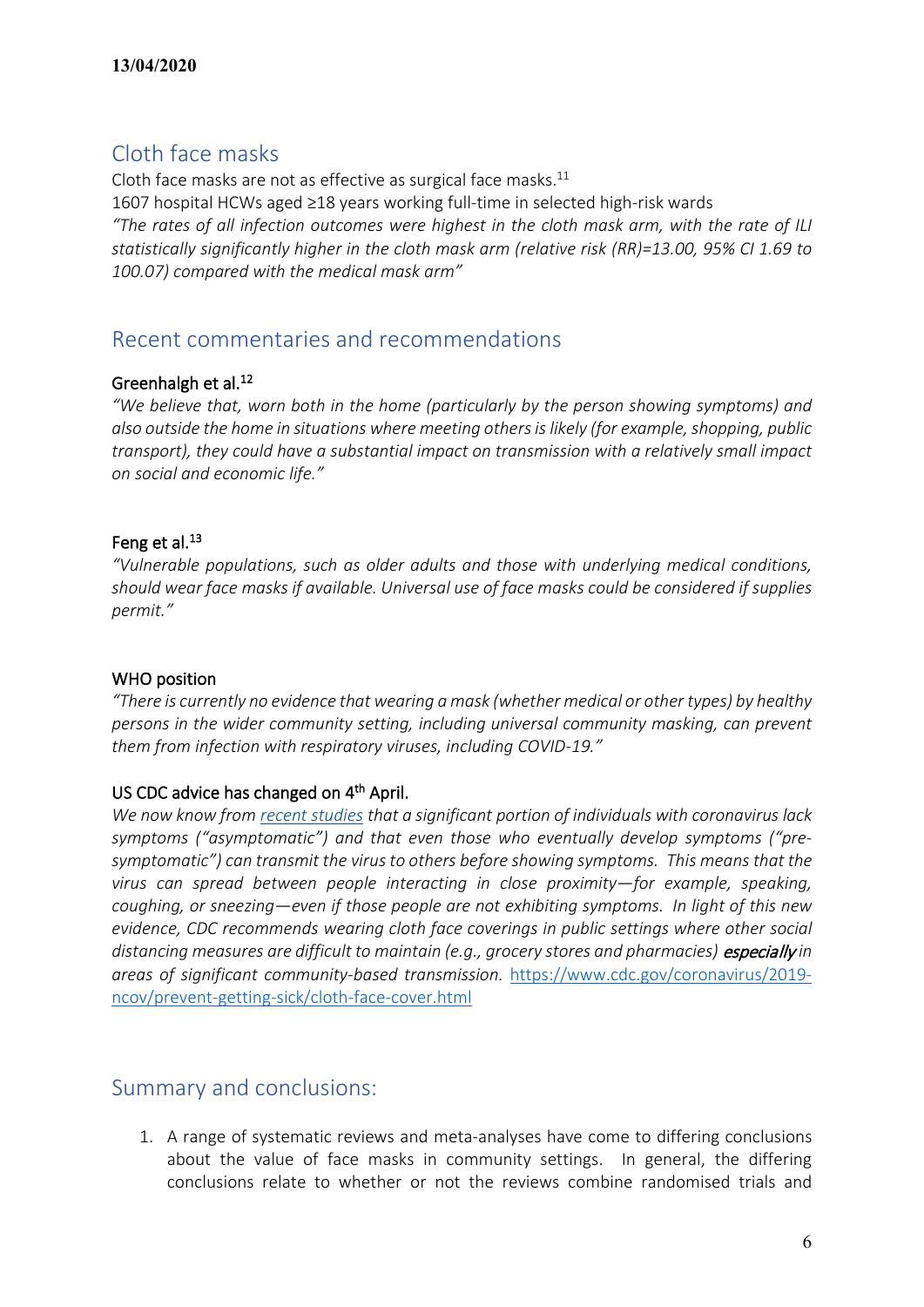observational data or not and whether or not they combine trials in healthcare worker and community settings or not.

- 2. Evidence from randomised trials do not show a protective effect of face masks in community settings but are often affected by minimal adherence.
- 3. Evidence from observational studies tend to support a protective effect of wearing face masks in the community but results are heterogeneous and subject to major biases and residual confounding.
- 4. Mechanistic studies of the effect of face mask use on viral shedding in symptomatic patients involve very few patients but suggest masks may reduce expulsion of infectious particles and therefore may reduce transmission if worn by infected individuals.
- 5. Viral transmission via respiratory droplets and aerosols is likely to be substantially less in asymptomatic infected individuals than in symptomatic individuals.
- 6. Modelling studies are highly dependent on initial assumptions of mask effectiveness but suggest a potential major benefit of universal face mask wearing, especially if masks are assumed to be highly effective. Modelling suggests much lower, but potentially important benefit if masks are assumed to be less effective. In the context of limited mask supply models suggest that it should be targeted at symptomatic infectious patients and those at high risk of severe disease.
- 7. There is weak evidence that use of face masks by symptomatic people may reduce transmission but very limited evidence that wearing a surgical mask in the community reduces risk of acquiring infection unless accompanied by other interventions such as intensified hand washing.
- 8. In the COVID-19 pandemic symptomatic individuals should be self-isolating rather than wearing masks in public.
- 9. Widespread social distancing and hand hygiene may limit the potential additional value of mask use.
- 10. Overall there is insufficient evidence to recommend universal use of face masks in the community. In the short term, widespread community facemask use is likely to have a significant impact on the ability of the NHS to purchase sufficient masks for health care workers.
- 11. It is possible that widespread community mask use may lead to people being less stringent in social distancing and self isolation measures, although there is no direct evidence of this. However, it is also possible that if any such effect does exist it could be reduced or resolved through a proactive education / communications initiative.
- 12. The use of face masks in the community by vulnerable individuals for short periods of exposure combined with other control measures such as social distancing and hand hygiene, may be reasonable given that it may provide a small incremental increase in protection.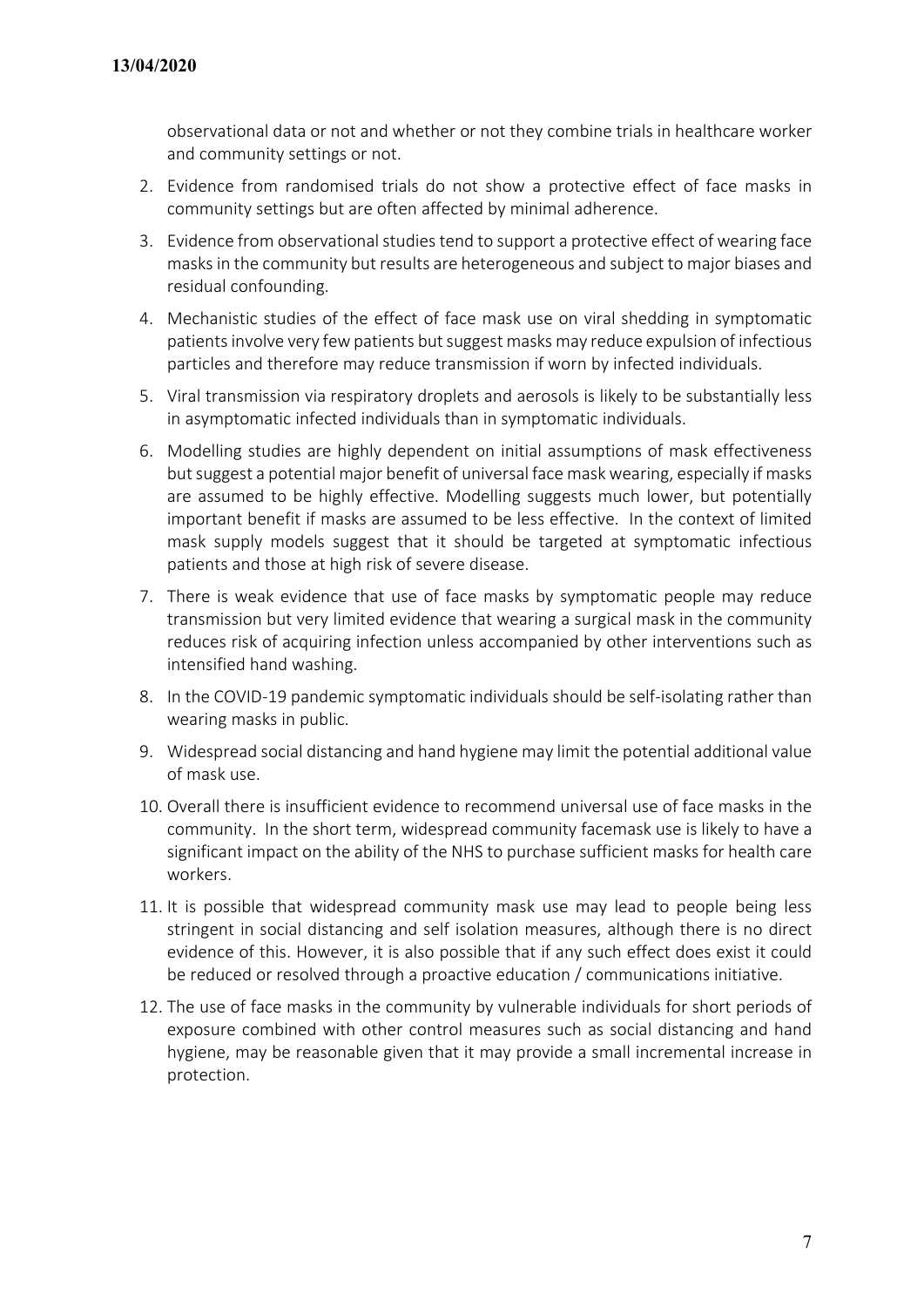## Detailed discussion of evidence

#### Review of trials and epidemiological studies on the use of face masks by the public and healthcare workers:

The review by Offeddu et al is restricted to HCW who wear the masks during work shifts and shows the benefit of N95 respirators; this shows evidence of benefit of both n95 respirators and medical face masks when used by trained healthcare workers in high exposure settings.<sup>14</sup>

A recently updated systematic review and metaanalysis of trials of face mask use (Jefferson et al) found that compared to no masks there was no reduction of influenza-like illness (ILI) cases (Risk Ratio 0.93, 95%CI 0.83 to 1.05) or influenza (Risk Ratio 0.84, 95%CI 0.61-1.17) for masks in the general population, nor in healthcare workers (Risk Ratio 0.37, 95%CI 0.05 to 2.50). 4

A recent review (Brainard et al) of masks in community settings finds no significant evidence of protection in meta-analyses of community face mask use from randomised controlled trials or cohort studies.<sup>3</sup> The only significant protective findings were in case control studies, prepost designs and cross-sectional designs where there is a high risk of bias. Meta-analyses by whether or not the ill person, the well person or both wore masks suggested no protective effect if only the well person or only the ill person wore a mask but a non-significant protective effect if both wore masks. However, this was based on a single case control study. Overall this review provides no evidence that community face mask use is effective.<sup>3</sup>

The review by Bin-Reza examines the issue more generally, including studies in household (HH) settings. Most of the trials showed no evidence of reduced risk in those individuals who were assigned to the mask wearing group (note that these were HH studies with an index case, where HH members were asked to wear a mask / respirator when in contact with the case).<sup>15</sup>

Specifically, the household index case trials by Cowling showed in subgroup analyses that early mask use combined with hand hygiene reduced risk of acquiring influenza but the main analysis showed no significant protection. Also, the trial could not distinguish between the effects of hand hygiene and the effects of mask use.<sup>16</sup>

The MacIntyre cluster randomised controlled trial comparing Respirator vs surgical mask vs no mask in households following an index case in child. There was no overall impact on ILI or laboratory confirmed influenza. Adherence was low and dropped to even lower levels several days in. Subgroup analysis showed those who were more adherent were less likely to develop ILI. This controlled for age of index case and number of adults and children in household but not for ethnicity (which showed some association with mask use). Also, the measures of adherence to hand hygiene and cleaning are not clearly reported so it is difficult to interpret if these may have a confounding effect.<sup>17</sup>

The cluster randomised trial of students in halls of residence over the flu season showed a protective effect of combined facemask and hand hygiene but non-significant effects of face masks alone. This is arguably the most directly relevant study as it encouraged wearing of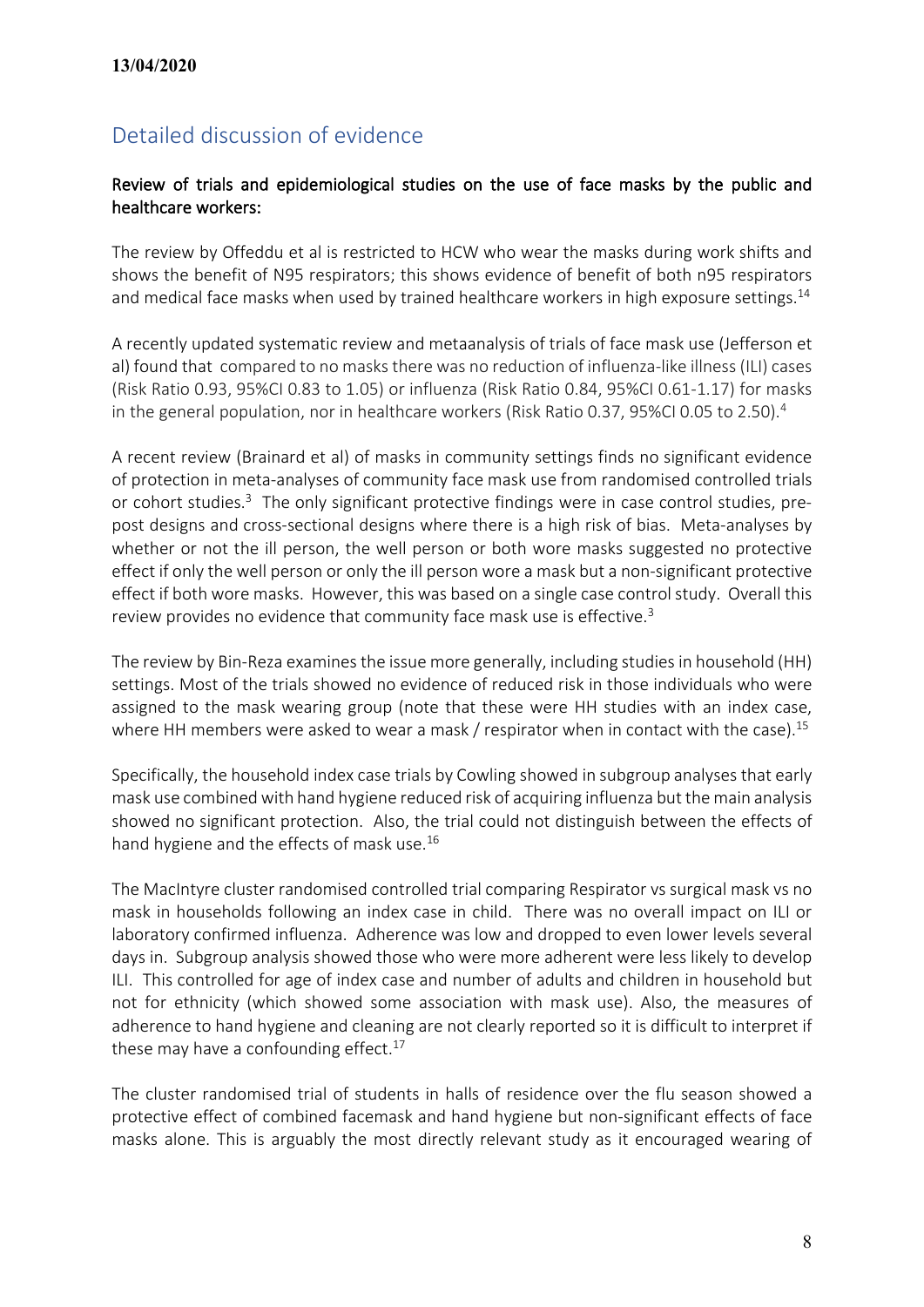masks as much as possible in halls of residence and outside rather than using a HH design. Adherence is likely to have been lower than might be seen in pandemic COVID-19.

The Larson study in urban households found no evidence of benefit of mask use.<sup>18</sup>

Observational case control studies in China show some evidence that frequent wearing of a mask outside the household may reduce risk of SARS but may be subject to bias because of observational design.

An ecological study by Kenyon et al [\(https://doi.org/10.1101/2020.03.31.20048652\)](https://doi.org/10.1101/2020.03.31.20048652) found an association between whether or not countries advocated face mask use and the number of diagnosed cases of COVID (p=0.02). This was controlled for stage of the epidemic and testing intensity but not for the intensity of other control measures or population structures. This study is subject to major biases and considerable residual confounding.<sup>9</sup>

A further ecological study by Cowling et al found that reductions in COVID transmission in Hong Kong occurred following increases in a range of population behaviours including use of face masks in public, social distancing, staying at home and hand washing. The design did not enable the independent effects of these interventions to be distinguished, so it is not possible to infer whether face mask use contributed to this decline in transmissibility.<sup>10</sup>

Summary of epidemiological evidence - Although there is evidence of effectiveness of face mask use in highly exposed health care workers there is no convincing evidence of the effectiveness of face mask use in community settings. Meta-analyses of randomised controlled trials and cohort studies show no significant effects. Subgroup analyses of trials suggest that the minority of people who are highly adherent to mask use in household studies may be protected but it should be emphasised that these subgroup analyses are potentially subject to bias. Some research suggests that effectiveness may be greater if both the ill person and the well person wear masks, but this finding was not statistically significant and was from a case control study. Observational studies tend to show a greater effect than trials (e.g. significant effects were seen in cross sectional, before and after, case control and ecological studies). However these studies are all subject to significant bias and confounding.

#### Mechanistic studies.

Leung et al - Viral RNA was identified from respiratory droplets and aerosols produced by symptomatic patients over a 30 minute period who were randomised to measurement with or without face mask use. Most patients coughed repeatedly during this period. Surgical Face mask use led to significant reductions in the likelihood of identifying seasonal coronavirus in exhaled aerosols 4/10 without mask and 0/11 with mask p=0.04. No significant difference was seen for droplets. For influenza, face masks reduced identification of virus in respiratory droplets (6/23 vs 1/27 p= 0.04) but not in aerosols. For rhinovirus there were no significant differences. Despite very small numbers and marginal significance, the study suggests face masks worn on symptomatic patients may reduce transmission of coronavirus and influenza. Detection of virus appeared markedly less in the subset of patients who were not coughing, so the impact on transmission from asymptomatic patients may be marginal.<sup>6</sup>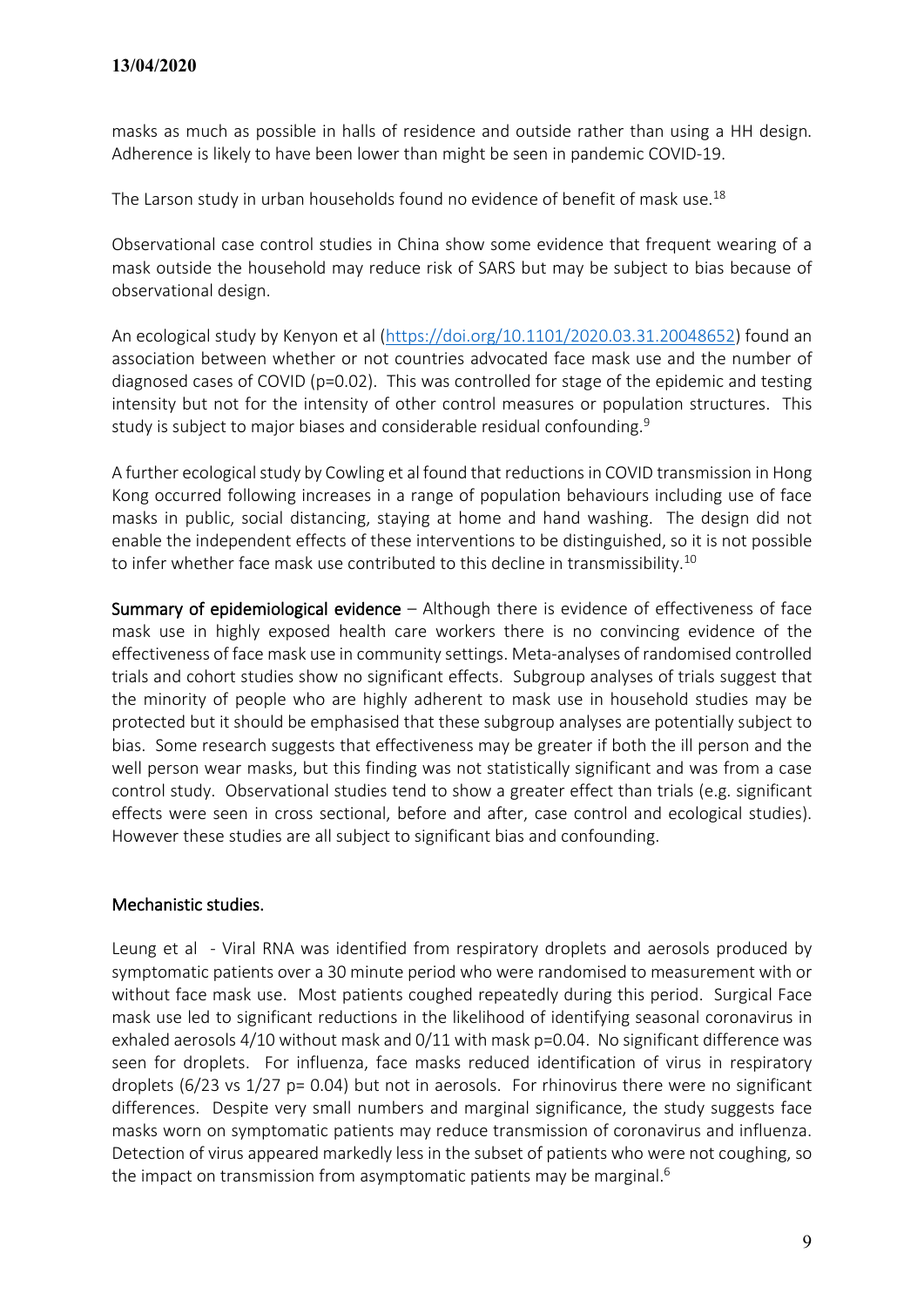#### Modelling studies

Yan et al <sup>7</sup>- The study relies on extrapolating from a variety of experimental studies on the efficacy of different face masks is preventing expulsion and inhalation of respiratory particles produced by tidal breathing. Filtration efficacies achieved in experimental settings are unlikely to be replicated in public use for example where masks are poorly fitted and worn for prolonged periods. These filtration efficacy values are combined with measures of the likely concentration and size distribution of particles in exhaled breath, estimates of the concentration of infectious particles in the breath, the breathing rate and volume, estimates of the distance over which particles will spread through the air, estimates of the contact rate within a time and distance sufficient to breath in an exhaled infectious particle, estimates of the likelihood that an inspired particle will establish an infection. These are in addition to the range of parameters used in standard SEIR models. The model also ignores the role of transmission through contact and surface/fomite transmission which is likely to play an important role in transmission. Given the degree of uncertainty in very many of these measures the output of the model needs to be treated with considerable caution especially as it seems to imply a substantially greater protective effect than experimental studies of community mask use. The plausibility also needs to be questioned as the impact seems to be of a greater scale than can be achieved through influenza vaccination which is likely to have a greater protective effect than public face mask use. Thus, although the model is valuable as a thought experiment it should not form the basis of policy decisions in this area.

Worby et al modelled a range of mask effectiveness scenarios (75% 50% 25% effectiveness in containing COVID-19 in those infected and 75% 50% and 25% effectiveness in preventing COVID-19 infection in those exposed). $8$  This was also modelled according to mask scarcity. When masks were scarce the optimum approach was to target mask use to those at higher risk of death and to those with symptoms of infection. Healthcare workers were not explicitly modelled. They inferred that even with minimal distribution (10% of population) of relatively ineffective masks this could reduce overall mortality rates by 5%. They also inferred that more widespread distribution of highly effective masks could have a major impact on mortality.<sup>8</sup>

A simulation study from Korea found additive effects of social distancing, mask use and handwashing but insufficient methodological detail was provide to assess validity.

#### References

1. He X, Lau E, Wu P, et al. Temporal dynamics in viral shedding and transmissibility of COVID-19. 2020.

2. Xiao J, Shiu EYC, Gao H, et al. Nonpharmaceutical Measures for Pandemic Influenza in Nonhealthcare Settings-Personal Protective and Environmental Measures. Emerg Infect Dis 2020;26.

3. Brainard JS, Jones N, Lake I, Hooper L, Hunter P. Facemasks and similar barriers to prevent respiratory illness such as COVID-19: A rapid systematic review. 2020.

4. Jefferson T, Jones M, Ansari A, et al. Physical interventions to interrupt or reduce the spread of respiratory viruses. Part 1 - Face masks, eye protection and person distancing: systematic review and meta-analysis. 2020.